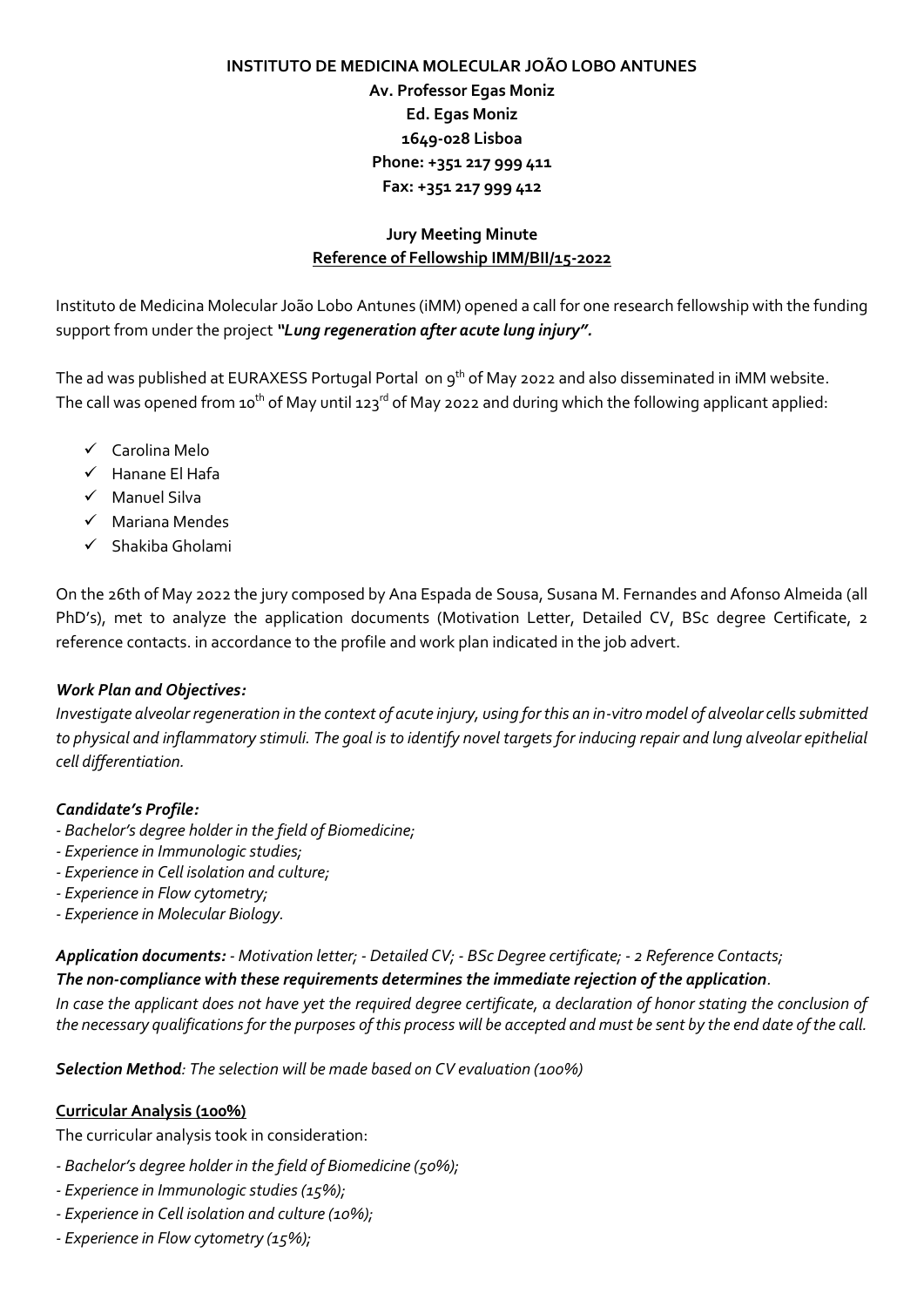#### *- Experience in Molecular Biology (10%)*

The analysis and discrimination of the admitted candidate' classification is the First phase of this process are presented in Annex I attached to current minute.

**Lisbon, 31st of May of 2022**

Ana Espada de Sousa (iMM)

.<br>سىملىكى

Susana M. Fernandes (iMM)

ours Afrants

Afonso Almeida (iMM)